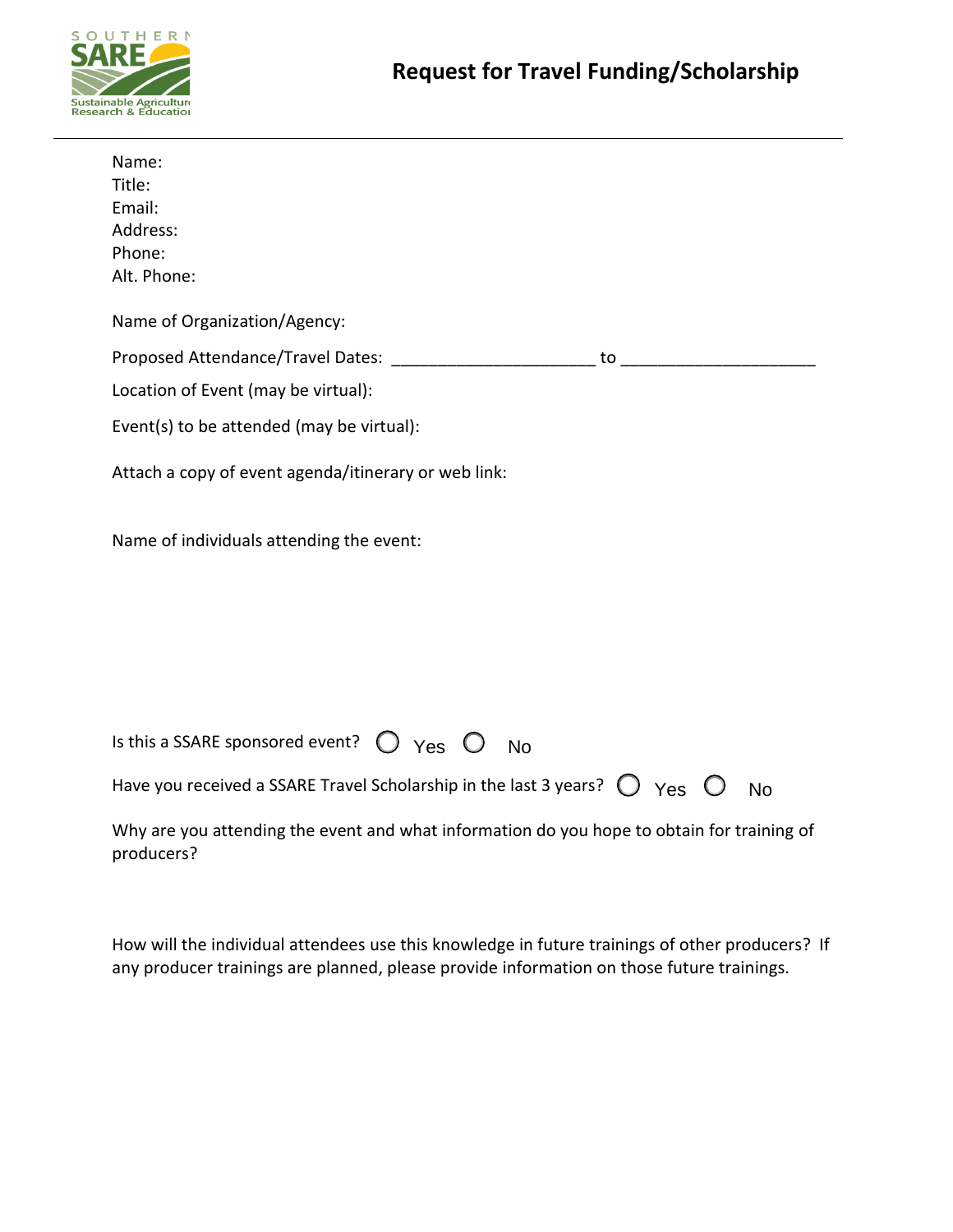

Total Requested:

\$ 0

## **Budget and Budget Narrative:**

(Travel (car, van, plane) can be covered at lowest cost rate. Meals will not be reimbursed except by special permission)

| <b>Event Registration Fee:</b> |     | \$0 |
|--------------------------------|-----|-----|
| Transportation:                |     | \$0 |
| Air                            | \$0 |     |
| Ground (mileage)               | \$0 |     |
| Ground (rental)                | \$0 |     |
| Fees (toll, parking, etc.)     | \$0 |     |
| Lodging:                       |     | \$0 |
|                                |     |     |

**Budget Narrative:** How did you calculate your budget items?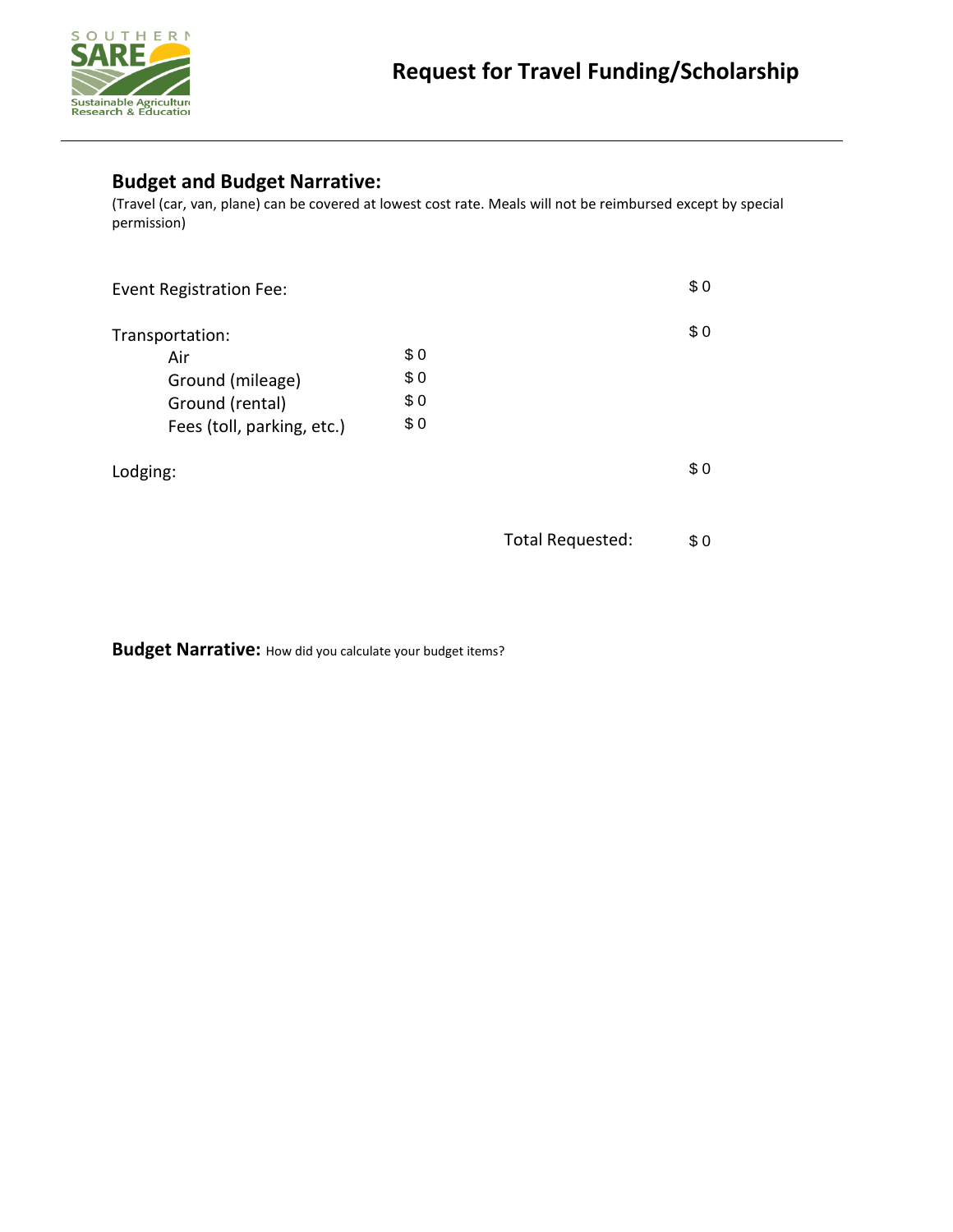

## **SARE Scholarship Travel Guidelines & Standard Procedures**

SSARE offers funds for travel to conferences where information may be imparted or gained for sustainable agriculture. **Individuals requesting travel scholarships attendance to an event to gain knowledge / skill for personal use should contact the SSARE State Coordinator in their state or region.**

Southern SARE Region includes 13 states, Puerto Rico, and the Virgin Islands. Travel funds can be appropriated in one of two ways and the procedures for such travel are as follows:

SSARE tries to utilize the available funds in the most efficient, economical and organized fashion. Fund requests \$2,999 and lower may be approved by SSARE administrative staff, whereas, requests \$3,000 and over require the approval of the SSARE Administrative Council or Executive Council.

SSARE may need to appoint designated organizers to recruit participants, be the contact person, or to work with local vendors such as Bus/Van Charter companies.

**Personal Identifiable Information** – SSARE must abide by not only Federal Regulations, policies and procedures for travel, but those of the University of Georgia as well. As an added level of security, social security numbers are not included on travel reimbursement forms. An Individual Vendor Profile form must be completed in the Unified Vendor Database at: [http://suppliers.uga.edu.](http://suppliers.uga.edu/) This will take you to a secure website to enter your social security and address information. This is a one-time form. If you have completed this form in the past, you will not have to complete another one for subsequent reimbursements. A paper version of this form can be made available to those without internet access. **Completion of this form is mandatory in order to receive payment. This is non-negotiable.** Social Security numbers will be kept confidential at the University of Georgia.

**TRANSPORTATION** – Chartered buses or vans are often utilized for group travel to conferences or events. SSARE will pay for Chartered buses or vans, when needed, so that the expenses are not incurred up front by recipients of the scholarships. The designated organizers will make all charter arrangements, have the charter bus contract emailed/faxed over to the SSARE office for approval, and have the servicer contact SSARE regarding payment for services. When bus/van charters are used, there will be **no** mileage reimbursed to or from the participants' home or beginning destination to the bus/van location. For those instances where participants drive to the conference or event, SSARE may reimburse the mileage at a rate of \$0.585 cents per mile. Google maps with the start and end location and / or odometer readings are **required**. If a rental vehicle expense is claimed, there will be **no** mileage reimbursed for those miles associated with the rental vehicle. Fuel expenses will **only** be paid when accompanying a rental vehicle expense. We encourage participants to utilize the most economical means of transportation in an effort to keep the expenditures low so that funds can be offered to more individuals who wish to participate. If a bus/charter service will be utilized to transport participants it will be necessary for the designated organizer to anticipate the rental costs and